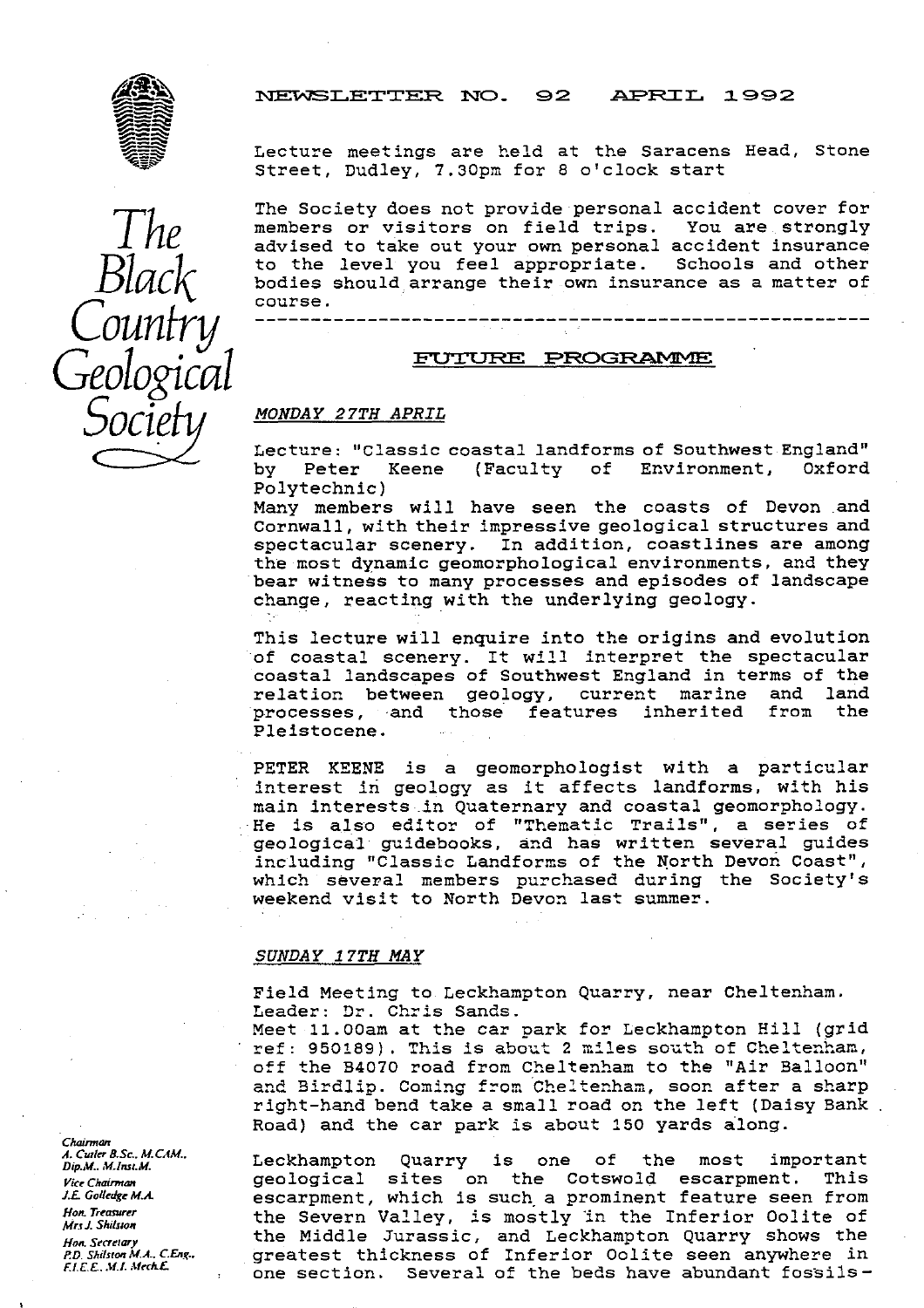#### brachiopods and bivalves.

Leckhampton Hill is also one of the best viewpoints for looking at the landscape of the Severn Valley, with its varied geology and distant hills.

DR. CHRIS SANDS is well-known in the West Midlands for the many geological classes he has run, and probably many members have at one time attended one of his evening classes.

*MONDAY 1ST JUNE 150TH ANNIVERSARY LECTURE* Lecture: "The past is the key to the future" by Colin Reid, Keeper of Geology, Dudley Museum.

This lecture is one of our events to mark the 150th anniversary of the old Dudley & Midland Geological Society. Its date is close to the anniversary of the Society's first regular meeting, held on 7th June, 1842.

Exactly 150 years ago, Sir Roderick Murchison gave a visionary inaugura. speech to the first Dudley and Midland Geological Society. In this he proposed the establishment of a geological museum in the town, to display fossils and artefacts relating to the areas's unique geological heritage. It was the beginning of a rather short-lived 'Golden Age' when both Societ and Museum flourished.

After almost a century in the doldrums we are now experiencing something of a renaissance in Black Country geological activity, due in part to the establishment of a permanent geological post at the Museum, to maintain the collection and promote local geology.

In his talk, illustrated by slides, Colin will be looking back to the early days of the museum service in recent years. He will also be looking ahead to exciting developments planned both in this 150th anniversary year, and in the years ahead.

After the lecture, members who are interested can adjourn to Dudley Museum (across the road from the Saracens Head) where Colin will show selected items from the collection not on display, and also the new geological displays in the Museum which have attracted so much attention.

# *SUNDAY 7TH JUNE*

*Rowley Rag Revisited. Field* meeting to Rowley Regis Quarries to commemorat the first field meeting of the Dudley and Midland Geological Society. Meet at 10.00 am at Tarmac's Hailstone Quarry (at the junction of Tippity Green and Portway Road, Rowley Regis)

The first field meeting was held on 7th June 1842 and started with a lecture regarding the igneous rocks of the South Staffordshire coalfield. After a "cold collation" at the Dudley Arms Hotel, the party visited the Rowley **Hills** Quarry to inspect operations.

Our field meeting, will also be a mixed day, with talks in the conference room at Hailstone Quarry, Rowley Regis, (conference room kindly arranged by Tarmac) including a talk by an ARC/Tarmac representative and *Colin Knipe.* There will also be a description of the quarry and visit to the workings by kind permission of ARC.

#### *SUNDAY 20TH SEPTEMBER*

Field meeting to Church Stretton, Shropshire. Joint field meeting organised by Shropshire Geological Society.

Meet 10.00 am at the main car park in *Church* Stretton (grid ref: 453936) . When travelling along the A49 Ludlow-Shrewsbury road, turn into Church Stretton at the traffic lights. After 200 yards turn left into the car park.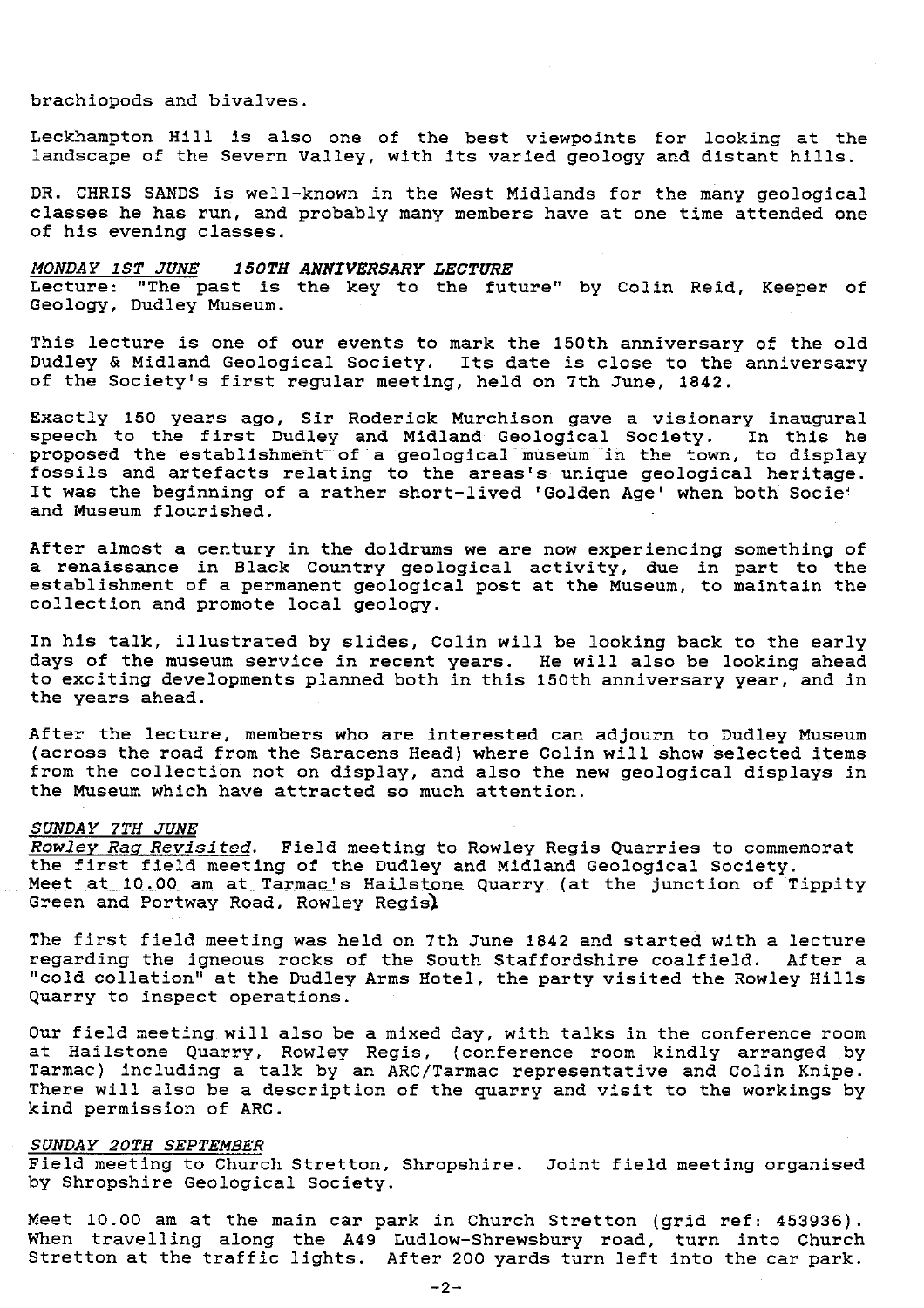This is another of our meetings to mark the 150th anniversary of the Dudley and Midland Geological Society. The society was re-formed in 1862, and one of its first field meetings was held on 19th September 1862 to Church Stretton, so the meeting in our programme will be almost on the anniversary, 130 years later.

It was a joint meeting with other local societies - Woolhope Field Club, Oswestry Field Club and Warwickshire Field Club. The party from Dudley travelled by train to Shrewsbury, met up with the others and visited the Museum; afterwards they went to Church Stretton, where some of the group visited Long Mynd and others Caer Caradoc.

Our friends from the Shropshire Geological Society, who represent some of the same clubs who joined the original field meeting, are kindly organising the joint field meeting, again to Church Stretton, to mark the occasion.

#### *MONDAY 12TH OCTOBER*

Lecture: "Blue John fluorspar" by Dr. Trevor Ford.

#### *SUNDAY 18TH OCTOBER*

Field meeting to Walsall, Hayhead limestone mines and quarry, and Barr icon. Leader: Peter Whitehead, Head of Earth Sciences, Bluecoat Comprehensive School, Walsall.

Meet: 10.30am at Hayhead Nature Trail car park, Longwood Lane, Walsall (grid ref: 042986). This is about 2 miles ENE of the centre of Walsall. Longwood Lane is off the A454 road from Walsall to Aldridge.

*OCTOBER NOVEMBER* (date to be decided). Canal barge trip through the newly re-opened Dudley Canal. With geological and historical commentary.

#### *MONDAY 16TH NOVEMBER*

Lecture: "Silurian geology from the Pentlands to Pembroke" by Dr. Derek Siviter, University Museum, Oxford.

*SATURDAY/SUNDAY 28--29TH NOVEMBER. GEOLOGY FAIR* in Dudley Town Hall to celebrate 150 years of the Dudley Museum geological collection.

EDITORIAL.

have long recalled a conversation as I was leaving the Lake District with a party of students. (We had been studying the contact between the Eskdale granite and the overlying andesites and the detailed lithology of the Borrowdale Volcanics). My companion commented that geology was so esoteric, implying that it was far removed from the realities of everyday life. And that, I suspect, is how geologists are often seen, as harmless, rather eccentric fossil and mineral collectors. The irony was that we were at the time driving down-a glacier eroded slope along the junction of the Silurian with that the overlying Carboniferous limestone. The Lake District's tourist economy is founded on its geological contrast with the surrounding area. At a very early age I learnt to appreciate the relationship between geology and landforms, flora, architecture and industry. (Have we any members who are not familiar with A.E. Trueman's *Geology and Scenery in England and Wales?)* My companion was an engineer whose career was geologically based. It is extraordinary that geology has been marginalised (in contrast to the importance in the science of the nineteenth century).

I find the joy of our subject is in its range, from minutia of the design of the Cambrian trilobite eye to such vitally important twentieth century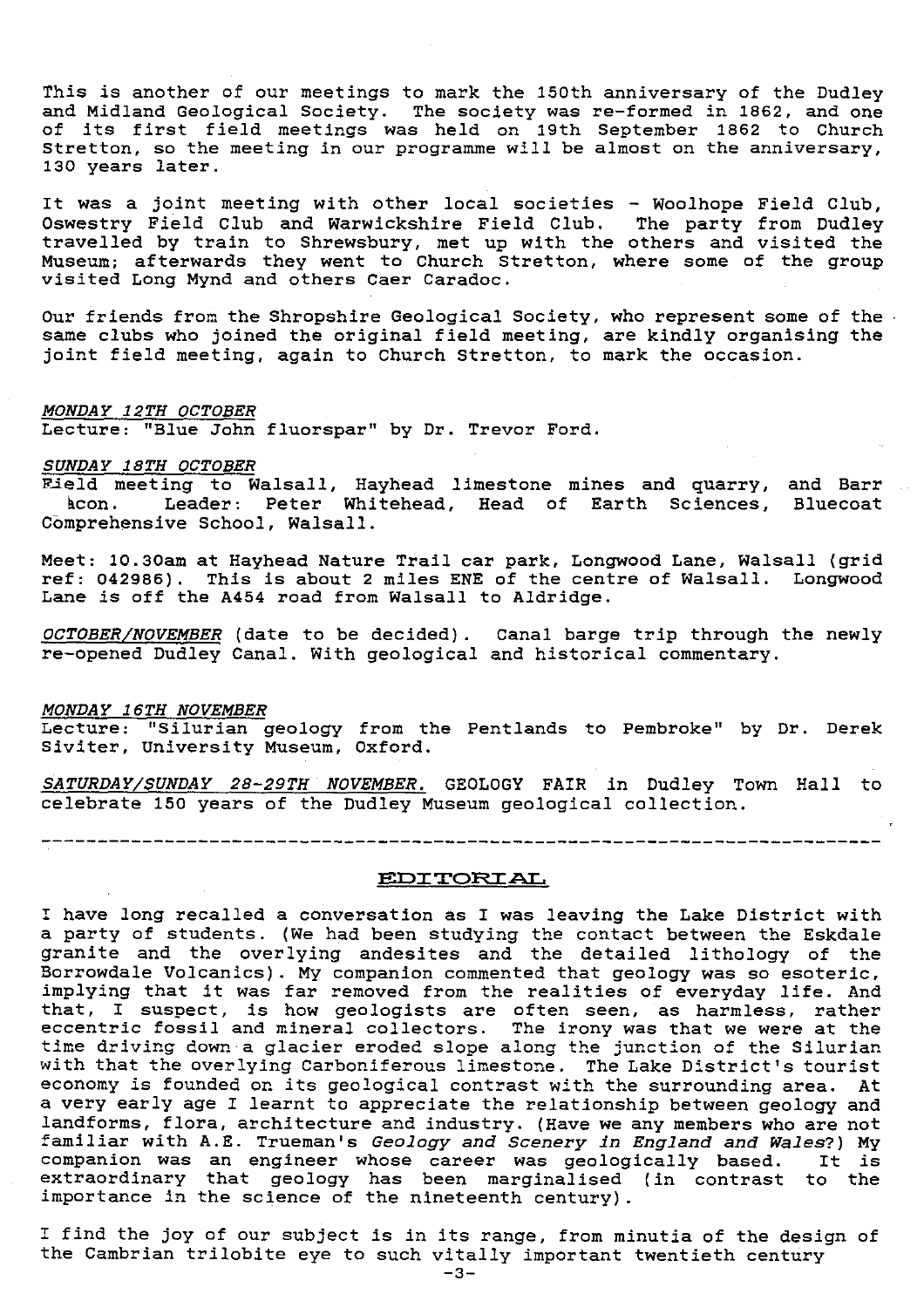concerns as the disposal of nuclear waste. Hopefully our programme represents this multiplicity of view points.

I would greatly appreciate letters, articles and comment on and for the newsletter.

### **REPORTS**

# 13th January 1992, Lecture : W.J. Harrison (1845-1908) by Peter James, Local Studies Archivist, Birmingham Central Library

William Jerome Harrison was one of those energetic and industrious Victorians that we admire so much today. He was active in many fields but was best known as a geologist, a scientific educationalist and photographer. Peter James, who has a special interest in early photography, has spent 5 years studying Harrison's life with the aim of gaining recognition for this little known man.

Harrison was educated as a teacher and his first professional post was as headmaster of a school in Leicester. His scientific education began in 1868 when he studied for the examinations of the Science and Art Department. H spent much time in the laboratories of the Government Science schools at South Kensington and earned high distinctions in chemistry, physics, geology and physical geography.

In 1872 Harrison was appointed Chief Curator of the Leicester Museum and during his time there carried out original work on the geology of the Charnwood Forest. He also started educational classes taking as his guide the motto "Let Nature be Thy Teacher". He advocated the then novel method of direct learning and organised field trips to study geology. "Get out in the open air and hammer away at any rock" was his advice to students!

He was elected a Fellow of the Geological Society in 1876 and received grants from the Royal Society for his researches.

He realised at an 'early date the value of photography for recording geological features and his book on the Geology of Leicester and Rutland published in 1877 was the first ever to be illustrated with photographs. The book was provided with 12 mounted photographs, taken by a professional photographer using the wet plate method which involved chemical preparatiol of the plate and its development in the field. He published several books and many papers on geology, particularly of Charnwood and of Midlands glaciation, at least 3 papers were published in the Proceedings of the Dudley Geological Society although there is no record of him ever being a member.

In 1880 he was appointed Science Demonstrator to the School Board of Birmingham, a post he held to the end of his life. He was responsible for the scientific studies of 8000 older children and hundreds of young teachers. At around this time the gelatin dry plate was introduced which revolutionised photography. Harrison was a founder member of the Birmingham Photographic Society and started a collection of photographs aimed primarily for teaching purposes.

He was the originator in 1890 of a scheme for a photographic survey of Warwickshire which was the model for similar surveys in other counties and countries. His geological work at this time was done during his holidays with his family of 10 children who were all drawn into the work, carrying equipment and modelling to show the scale of the features.

Harrison's large collection of photographs is now held by the British Geological Survey, but many are also kept at the Birmingham Library and Peter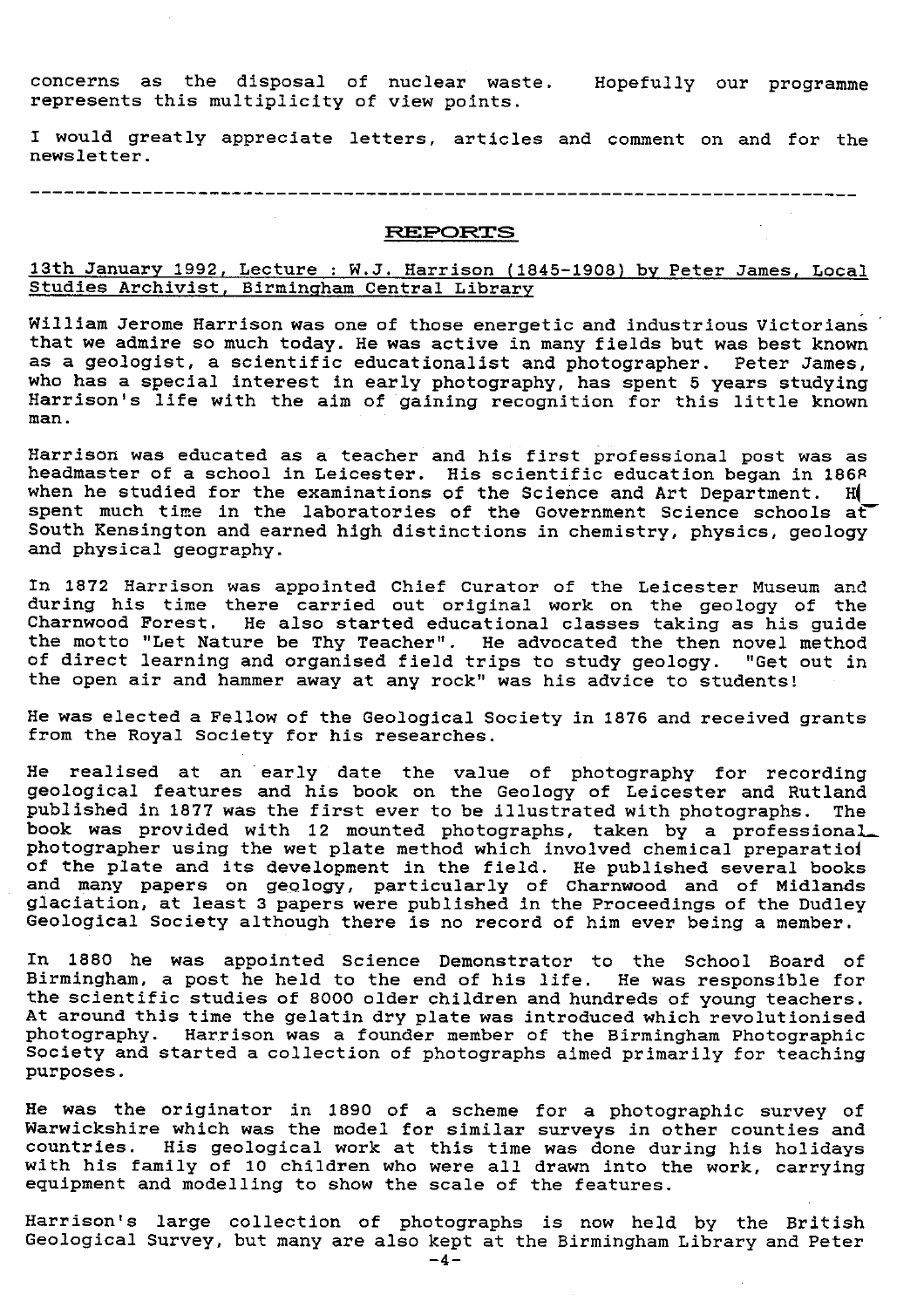James' talk was copiously illustrated with Harrison's own photographs which provide a fascinating record of quarries, railway cuttings, glacial erratics etc, but their interest also lies in their social record of the times, showing quarry workers and their equipment and Victorian families at leisure.

Harrison's History of Photography and Catalogue of early photographic literature are still used as reference works.

An exhibition of Harrison's work mounted by Peter James will be shown in the offices of the Birmingham Post and Mail from 18-30 May 1992..

Peter James' talk was appropriate since 1992 is the 150th anniversary of the foundation of the Dudley Geological Society, the forerunner of our own Society. Members present could only marvel at the extent of Harrison's geological and other work, much of it carried out in holidays and spare time from a demanding educational career. We have much to learn from the Victorian work ethic!

J K BROWN

## 1-day 24th February, 'Mount St. Helens - Ten Years On' by Paul Shilston

Mount St. Helens blew its top on 18th May 1980, now nearly twelve years ago (was it really that long ago?) and this talk included a description of what the mountain is like now, and how the surrounding area has developed since that time.

Mount St. Helens is in the Cascade Range of Oregon and Washington States. The Cascades are close to a subducting plate boundary, and this gives rise to continuing igneous activity all along the range. There is an eruption, of varying intensity, every 10-20 years or so somewhere along the range, so Mount St. Helens is only one of many mountains in the chain that have a history of volcanic activity.

Mount St. Helens was the star of the show, but there is a lot of other geological interest in the area. The talk started with a look at the Cascades in general, with pictures of Mt. Shasta in the south, then Mt. Batchelor, finishing up with Mt. Hood and Mt. Rainier in the north, all with antistory of eruptions in recent or geologic time.

Then we had a tour of Mt. St. Helens, with pictures showing the destruction starting 15 miles away, gradually getting closer until we were some 3 miles from the crater. The trees that were blasted down are still lying where they fell, or are floating in the enlarged Spirit Lake, and within a six miles exclusion zone everything is being left untouched so that scientists can study the regeneration.

There has been some regeneration, particularly where there was some shelter from the blast, but in other places that received the full force of the blast not much has happened. Scientists are particularly interested to see if any fish return to Spirit Lake, perhaps by swimming up the feeder rivers, but it is not clear if this has happened yet.

For other items of interest in the Cascades we went down to Lassen Volcanic Park in northern California, which was the remains of a caldera formed from the eruption then collapse of Mt. Tehama some 500,000 years ago. There is still a lot of activity in the area with fumaroles, steam vents, boiling pools and mud pools "plopping" away.

After Mt. St. Helens the most spectacular feature was Crater Lake, actually a caldera some 6 miles across formed in 4895 BC by the eruption of Mt.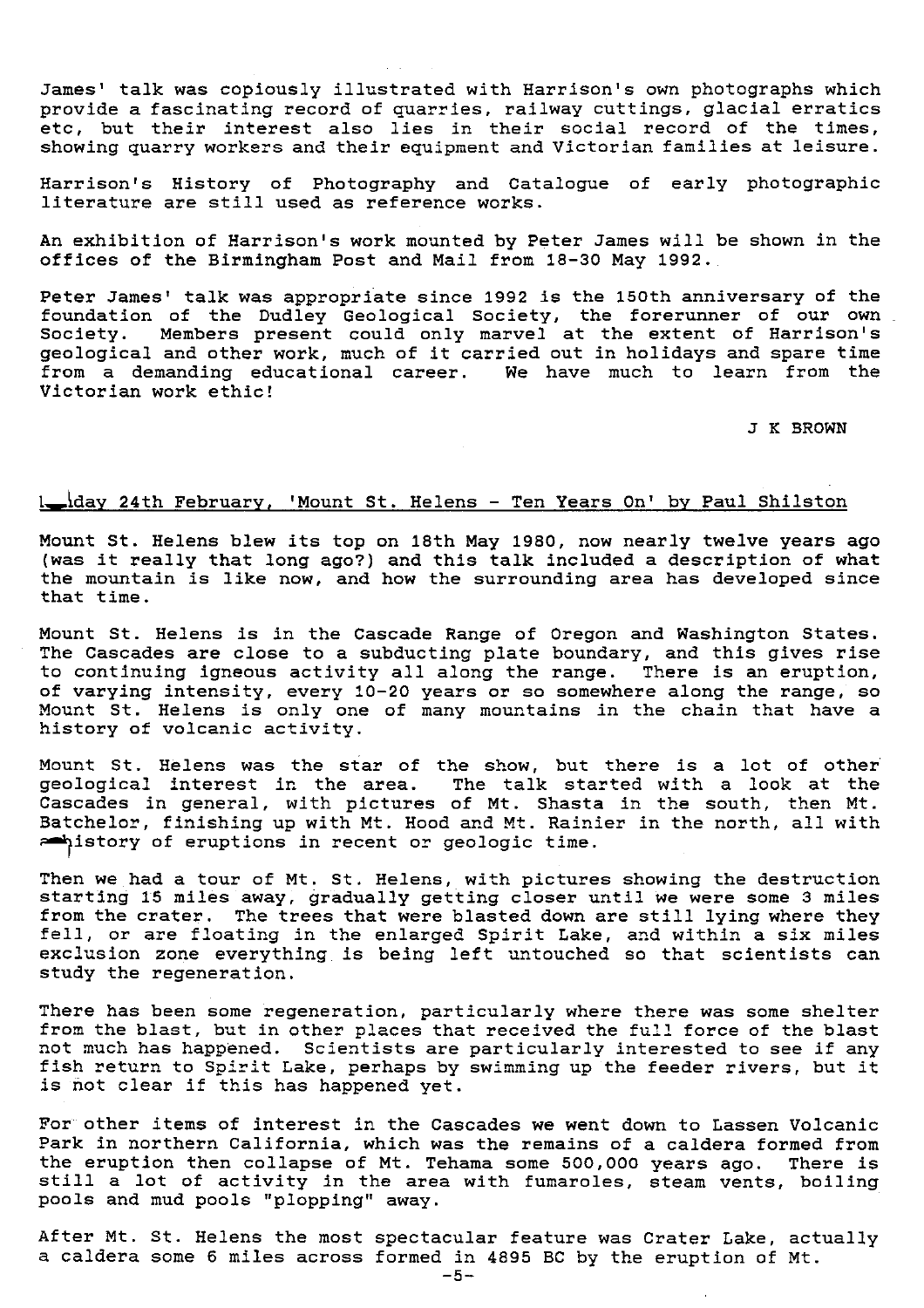Mazama. This caldera is now filled by a lake - Crater Lake - and one could imagine the sense of wonder felt by its first visitors, John Wesley Hillman and his party in 1853, when they found this unbelievable lake 6000' up in the mountains. Its vivid blue colour, which really is as the pictures showed, surrounded by the caldera rim, makes an unforgettable sight.

There were a number of other features covered in the talk, all connected with the volcanic activity in the region. While this makes for interesting geology, it must worry the local inhabitants as to which mountain is going to blow off next. They all had stories of the Mt. St. Helens eruption, with great thicknesses of dust covering their roofs, gardens and streets, and nowhere to shovel it to

PAUL SHILSTON -

# Continuation of the report on Dudley's Geological Societies

The second Dudley Geology Society was founded 130 years ago. The new society adopted a title similar to the first, but longer, the Dudley Midland Geological and Scientific Society and Field Club. One of its first acts was to take control of the Dudley collection, which it retained until the early part of this century when it passed to the local authority, around 1910.

Despite the unwieldy title the daughter society was extremely active holding regular lectures and field meetings, the latter often having a botanical, historical or archaeological *flavour* too. In addition the society organised exhibitions *and* conversaziones, transactions were published and during its earlier years was a forum for research papers.

The society's first meeting was held on 15th August 1862, commencing with a lecture from Professor Beckett about the fossil forest discovered at Wolverhampton. After lunch and a few more addresses the members visited Wrens' Nest, the Thick Coal open workings at Foxyards, Castle Hill and the Priory grounds, finishing after tea with the caverns under Castle Hill, which were specially illuminated by candles courtesy of the Earl of Dudley! The autumn and early winter months saw field trips to Wolverhampton/Sedgley including lunch 'al fresco' in Baggeridge Woods; a joint meeting with the Woolhope, Oswestry amd Warwickshire field clubs at Church Stretton and local trips to Walsall and Park Hill. It is all the more remarkable that these field trips were achieved without the aid of the motor-car and almost always held on weekdays.

The new society joined forces with the Dudley Mechanics Institute to finance a new building which would be used by both organisations and would provide the much needed museum for the Dudley collection. The building located in Wolverhampton Street was completed in 1863 and survived for about 100 years before modern re-development. The collection however appears to have moved to the library and ultimately its present home when acquired by Dudley Council.

The society had a total membership of over 200 in the 1860's and even in 1901 very near its end the membership was still 56, which is some measure of its stature. The reasons for its demise are not totally clear, although there are several mitigating factors. Not least of these was the financial burden of the museum building.

Now in 1992, geology in once again the subject of much activity in Dudley. There are exciting plans for the museum and further developments which will raise the profile of geology. It is planned too, that the BCGS programme, commencing with the January meeting (about W.J. Harrison who was a member of the Dudley Society) will reflect some of the character and zeal of our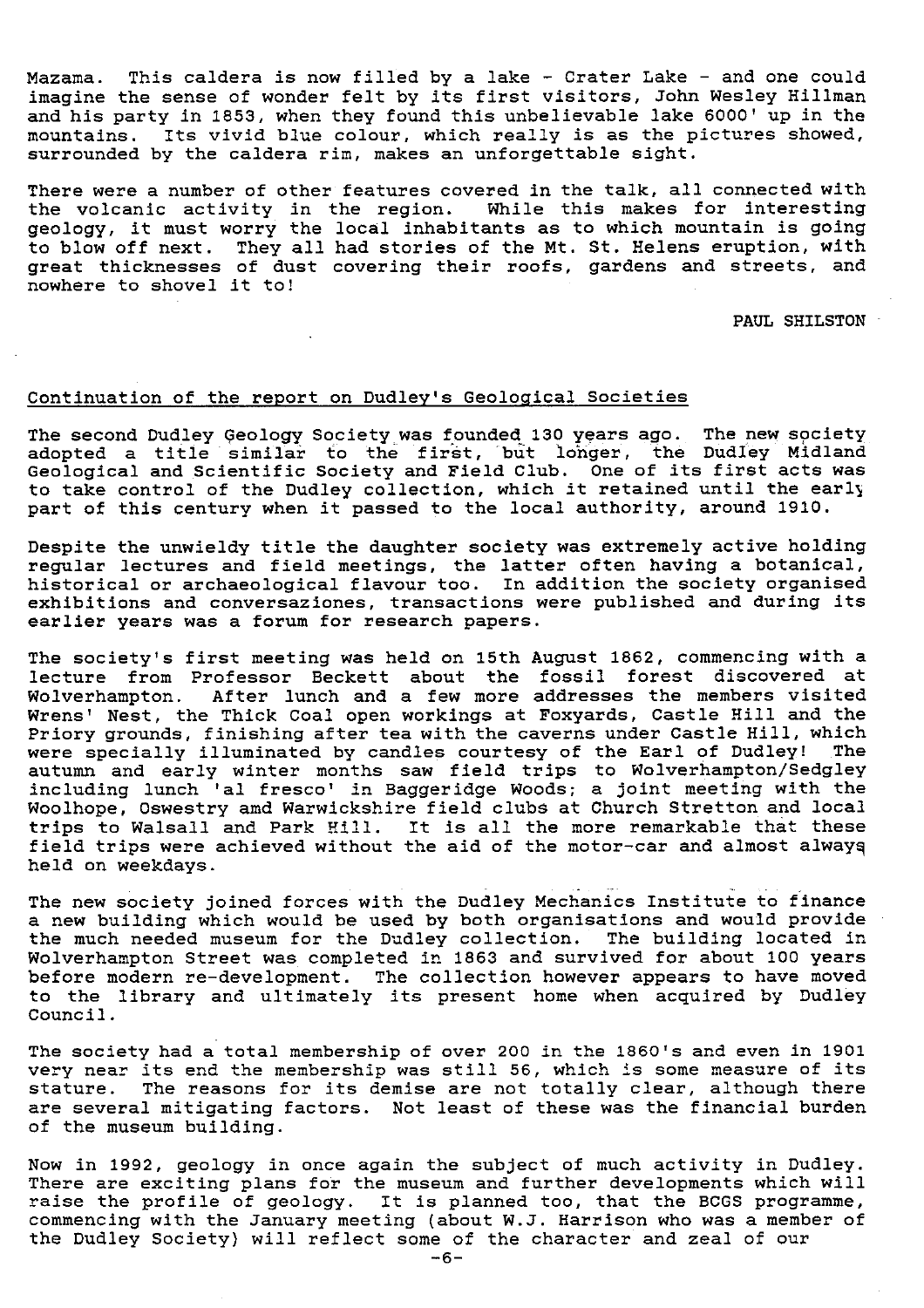forebears. We even plan to include a trip to the Dudley Caverns which was very much 'de rigeur' in the nineteenth century.

ALAN CUTLER

# REPORT OF THE A.G.M. ON MONDAY 24TH FEBRUARY 1992

The Treasurer reported a financially successful year with an excess of income over expenditure of £569-43. The Chairman also reported a good year, with membership stable at 84. The progamme had included six lectures and six field meetings, the latter including a joint meeting with Shropshire Geological Society and a weekend field meeting in North Devon.

Conservation work had continued, including clearing up the SSSI geological exposure at Brewins Bridge, Netherton, in conunction with Dudley Canal Trust.

Three sites in Walsall and four sites in Sandwell are now officially recognised **ae** Sites of Importance for Nature Conservation (SINC).

.L Golledge (Vice Chairman) and Janet Meakin (Committee) were, on retiring lom the committee, thanked for their valuable contributions to the Society over a number of years.

Officers elected to the committee were: Chairman: Alan Cutler Vice Chairman: Graham Worton Secretary: Paul Shilston Treasurer: Mrs Judith Shilston Committee members: Miss L. Burgess, S. Hughes, P. Smith. Hon. Auditor: Mr. G. Hubbard.

There was discussion about possible uses for the cash balance the Society had accumulated over recent years.

------- ---------------------------------------------------------------------

# ITEMS IN BRIEF

1. Welcome to new members

| Dr. Peter Bishop - Halesowen |     |                    |
|------------------------------|-----|--------------------|
| ' Gordon Hensman             |     | - Tividale         |
| Gordon James                 |     | - Sutton Coldfield |
| Moira Edwards                | $-$ | Walsall            |

2. University of Nottingham, Department of Adult Education Details from: Mrs H. Blackburn, University of Nottingham, Dept of Adult Education, 14-22 Shakespeare Street, Nottingham NG1 4F. Telephone: 0602 483838

Geology, wildlife and wilderness of the Yukon and Alaska. 3 weeks July/August, 1993. Cost approx. £2000.

- 3. British Coal have plans to sink test boreholes to 700 metres at Sherbrook Valley and Cannock Chase Heath to prove the coal measures structure in the hope of finding new seams to be mined from Littleton Colliery. (Item from the North Staffs Group of the Geologist's Association Bulletin).
- 4. Congratulations to friend of the Society, Gordon Giltrap, in having his Rhapsody 'Eye of the Wind' performed in Birmingham Town Hall by the Birmingham Schools' Concert Orchestra. A number of members of BCGS were present and the extended piece had a rapturous reception from the audience. Sections were subtitled 'volcano' and 'swamp'. I detect some